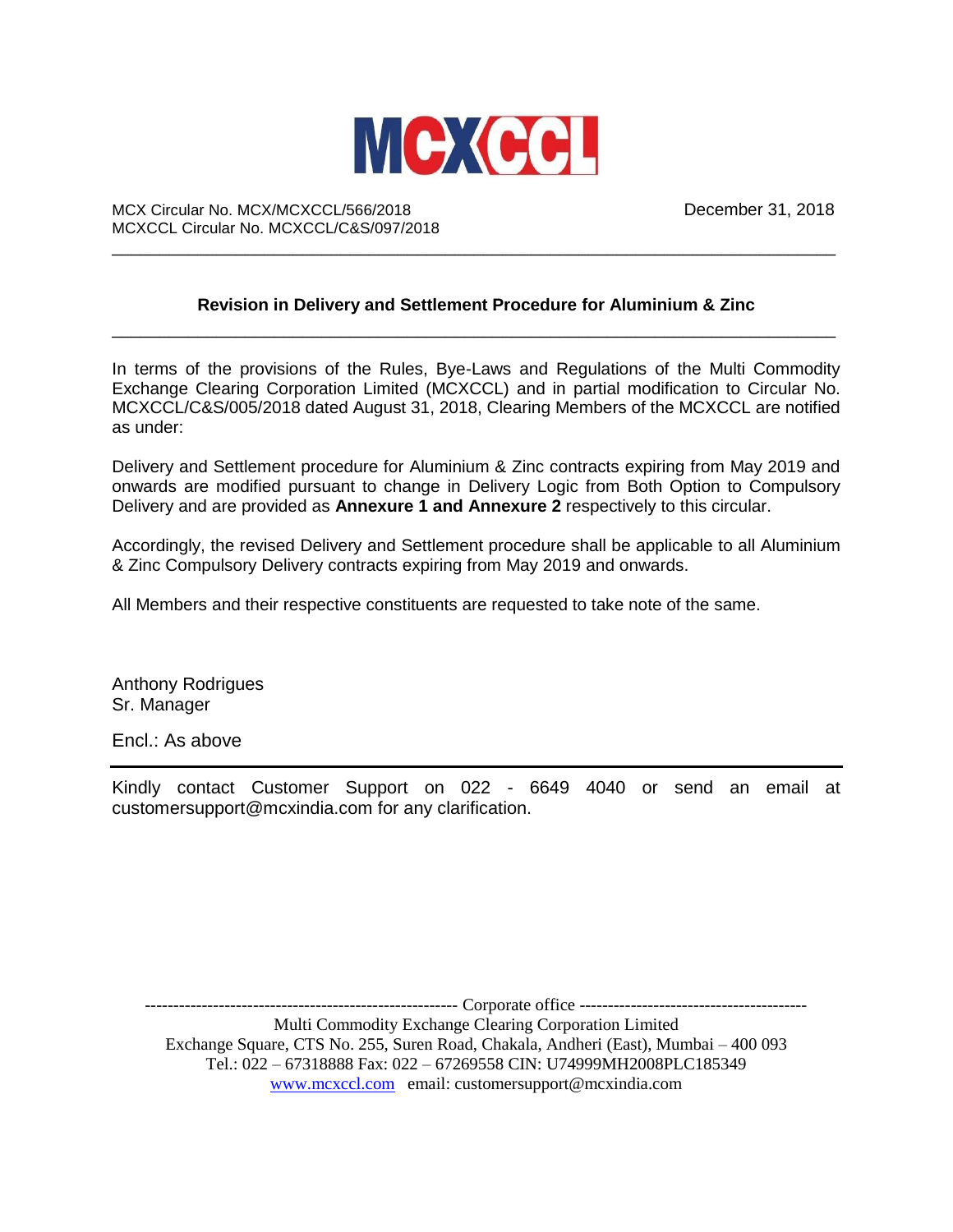## **Annexure 1**

|  | Delivery and Settlement procedure for ALUMINIUM Contracts |  |
|--|-----------------------------------------------------------|--|
|--|-----------------------------------------------------------|--|

| <b>Delivery logic</b>                                                                                          | <b>Compulsory Delivery</b>                                                                                                                                                                                                                                                                             |
|----------------------------------------------------------------------------------------------------------------|--------------------------------------------------------------------------------------------------------------------------------------------------------------------------------------------------------------------------------------------------------------------------------------------------------|
| <b>Tender Period</b>                                                                                           | Last 5 working days of the contract Expiry and 1 <sup>st</sup> working day<br>after expiry of the contract                                                                                                                                                                                             |
| period<br><b>Delivery</b><br>(including delivery pay-<br>out of commodities)                                   | 1 <sup>st</sup> working day after expiry of the contract.                                                                                                                                                                                                                                              |
| <b>Tender notice / Delivery</b><br>Pay-in                                                                      | The seller will have to do the delivery pay-in through ComRIS<br>Account by earmarking his existing valid commodity balance<br>in the ComRIS Account towards the pay-in obligation.                                                                                                                    |
|                                                                                                                | All outstanding long and short positions shall be marked for<br>delivery at the expiry of the contract.                                                                                                                                                                                                |
| <b>Mode of communication</b>                                                                                   | <b>MCX</b> eXchange                                                                                                                                                                                                                                                                                    |
| <b>Tender Period Margin</b>                                                                                    | 5% incremental margin for last 5 working days of the contract<br>on all outstanding positions.                                                                                                                                                                                                         |
| <b>Delivery Period Margin</b>                                                                                  | Delivery period margins shall be higher of:<br>a. $3\% + 5$ day 99% VaR of spot price volatility<br><b>or</b><br>b. 25%                                                                                                                                                                                |
| <b>Tender</b><br><b>Delivery</b><br>and<br><b>Period</b><br><b>Margin</b><br><b>Exemption</b>                  | Sellers are exempted from payment of all types of margins, if<br>goods are tendered as Early Pay In with all the documentary<br>evidences. However, MCXCCL shall continue to collect mark<br>to market margins from Sellers                                                                            |
| <b>Delivery allocation</b><br>- Date<br>- Rate<br><b>Delivery</b><br><b>of</b><br>pay-in<br><b>Commodities</b> | On the Expiry date of the contract<br>At Due Date Rate i.e Final Settlement Price<br>E+1 working day: 11.00 a.m. $(E =$ expiry date)                                                                                                                                                                   |
| <b>Delivery</b><br>of<br>pay-out<br><b>Commodities</b>                                                         | $E+1$ working day: 2.00 p.m.                                                                                                                                                                                                                                                                           |
| Pay-in of funds                                                                                                | $E+1$ working day: 11.00 a.m.                                                                                                                                                                                                                                                                          |
| <b>Pay-out of funds</b>                                                                                        | $E+1$ working day: 2.00 p.m.                                                                                                                                                                                                                                                                           |
| <b>Provision</b><br><b>Penal</b><br>for<br>default of Delivery<br>$\boldsymbol{\&}$<br><b>Settlement</b>       | Seller Default:<br>3% of Settlement Price + replacement cost (difference between<br>settlement price and higher of the last spot prices on the<br>commodity pay-out date and the following day, if the spot<br>price so arrived is higher than Settlement Price, else this<br>component will be zero.) |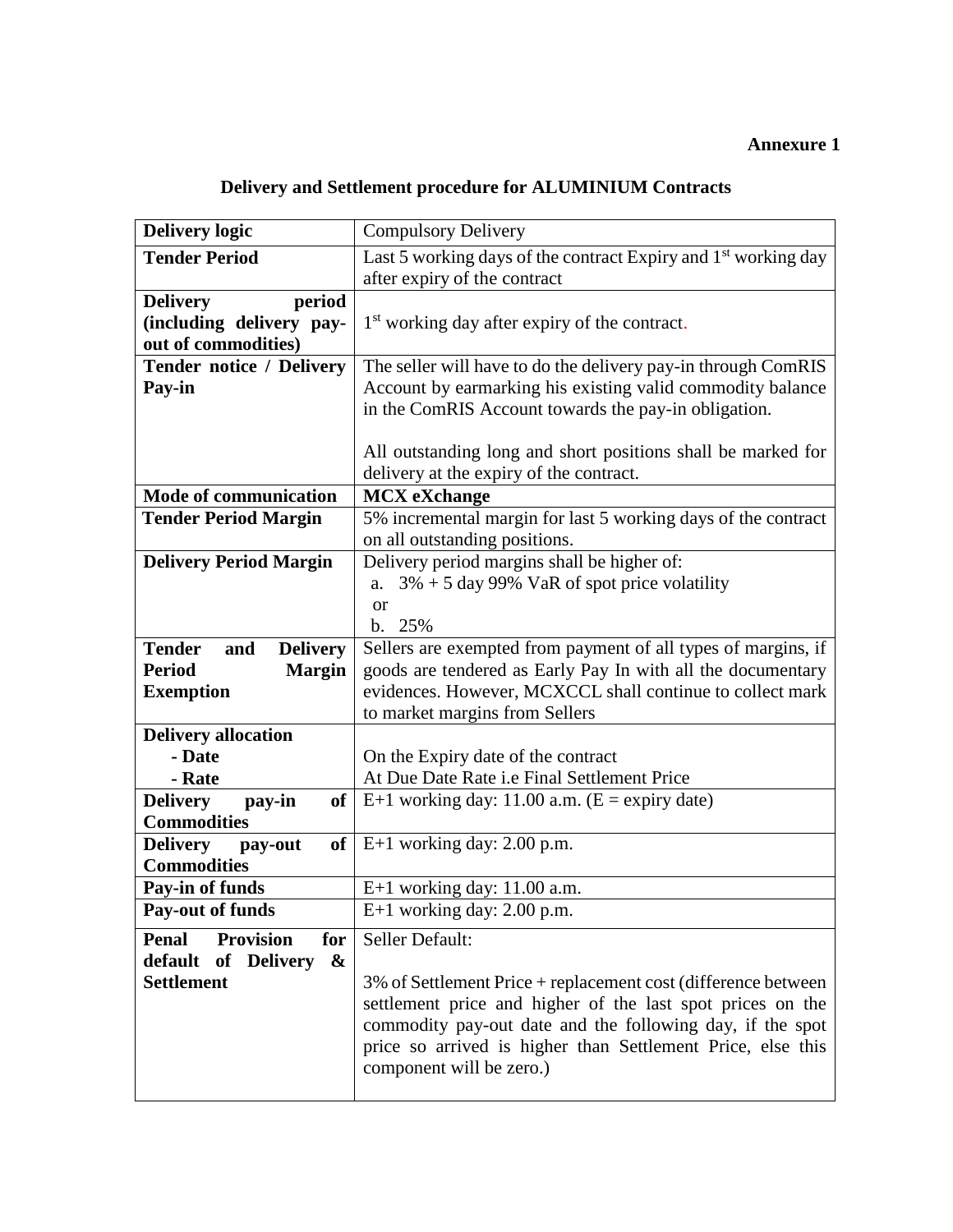|                                          | Norms for apportionment of penalty –                                                                                                                                                                                                                                                                                        |
|------------------------------------------|-----------------------------------------------------------------------------------------------------------------------------------------------------------------------------------------------------------------------------------------------------------------------------------------------------------------------------|
|                                          | At least 1.75% of Settlement Price shall be deposited in the<br>Settlement Guarantee Fund (SGF) of the MCXCCL                                                                                                                                                                                                               |
|                                          | Up to 0.25% of Settlement Price may be retained by the<br>MCXCCL towards administration expenses                                                                                                                                                                                                                            |
|                                          | 1% of Settlement Price + replacement cost shall go to buyer<br>who was entitled to receive delivery.                                                                                                                                                                                                                        |
|                                          | Over and above the prescribed penalty, MCXCCL shall take<br>suitable penal/ disciplinary action against any intentional /<br>wilful delivery default by seller                                                                                                                                                              |
|                                          | Buyer default shall not be permitted                                                                                                                                                                                                                                                                                        |
| Taxes, Duties, Cess and<br><b>Levies</b> | At the time of delivery, the buyer has to pay GST in addition<br>to DDR / Final Settlement Price.                                                                                                                                                                                                                           |
| <b>Odd lot Treatment</b>                 | Not Applicable                                                                                                                                                                                                                                                                                                              |
| <b>Adjustment</b><br>of                  | Not Applicable                                                                                                                                                                                                                                                                                                              |
| transportation cost                      |                                                                                                                                                                                                                                                                                                                             |
| Warehouse,<br><b>Insurance</b>           | -Borne by the seller up to commodity pay-out date                                                                                                                                                                                                                                                                           |
| transportation<br>and                    | -Borne by the buyer after commodity pay-out date                                                                                                                                                                                                                                                                            |
| <b>Charges</b>                           |                                                                                                                                                                                                                                                                                                                             |
| <b>Buyer's option for lifting</b>        | Buyer will not have any option of choosing the place and grade                                                                                                                                                                                                                                                              |
| of Delivery                              | of delivery and will have to accept the delivery as per                                                                                                                                                                                                                                                                     |
|                                          | allocation made by the MCXCCL                                                                                                                                                                                                                                                                                               |
| <b>Delivery Center</b>                   | Ex-Warehouse at Thane district in Maharashtra                                                                                                                                                                                                                                                                               |
| <b>Additional</b><br><b>Delivery</b>     | None                                                                                                                                                                                                                                                                                                                        |
| Centre (s)                               |                                                                                                                                                                                                                                                                                                                             |
| <b>Delivery of Goods</b>                 | The goods delivered through the ComRIS Account should be<br>valid as per contract specifications up to minimum 15 days<br>after the expiry of the contract from the MCXCCL approved<br>quality certifying agency/s.                                                                                                         |
|                                          | Delivery once submitted cannot be withdrawn or cancelled or<br>changed, unless so agreed by the MCXCCL. Goods tendered<br>under delivery shall be in conformity with the contract<br>specifications.                                                                                                                        |
| <b>Delivery Grades</b>                   | The members tendering delivery will have the option of<br>delivering such grades of goods as permitted by the MCX<br>under the contract specifications. The buyer will not have any<br>option to select a particular grade and the delivery offered by<br>the seller and allocated by the MCXCCL shall be binding on<br>him |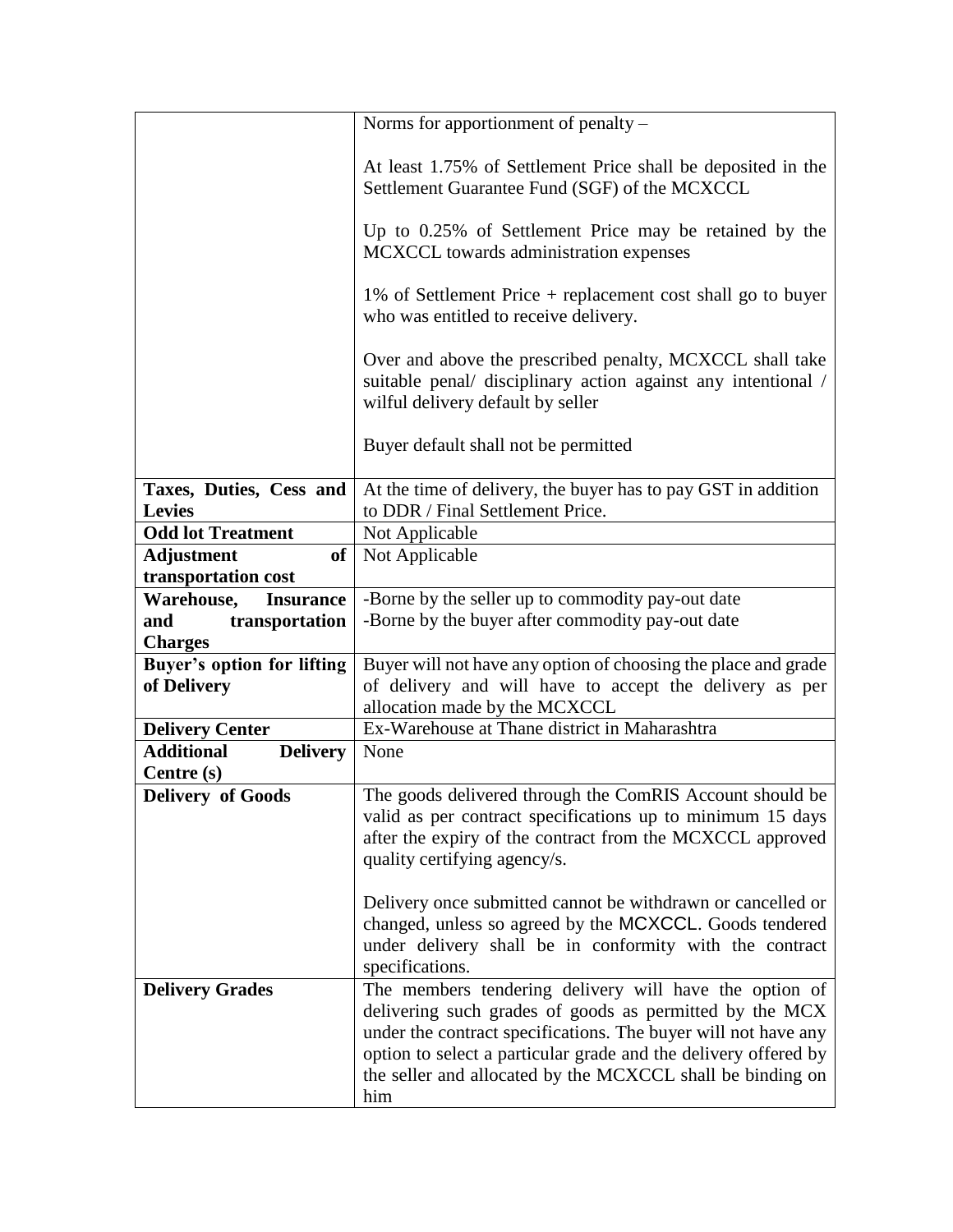| Premium / Discount for                           | Not Applicable.                                                                                                                                                                                                                                                                                                                                                                                                                                                                                                                                                                                                                                                                                                                                                                                                                                                                                                                                                                                                                                                                                                                                                                                                                                                                                                               |
|--------------------------------------------------|-------------------------------------------------------------------------------------------------------------------------------------------------------------------------------------------------------------------------------------------------------------------------------------------------------------------------------------------------------------------------------------------------------------------------------------------------------------------------------------------------------------------------------------------------------------------------------------------------------------------------------------------------------------------------------------------------------------------------------------------------------------------------------------------------------------------------------------------------------------------------------------------------------------------------------------------------------------------------------------------------------------------------------------------------------------------------------------------------------------------------------------------------------------------------------------------------------------------------------------------------------------------------------------------------------------------------------|
| deliverable<br>additional                        |                                                                                                                                                                                                                                                                                                                                                                                                                                                                                                                                                                                                                                                                                                                                                                                                                                                                                                                                                                                                                                                                                                                                                                                                                                                                                                                               |
| grade                                            |                                                                                                                                                                                                                                                                                                                                                                                                                                                                                                                                                                                                                                                                                                                                                                                                                                                                                                                                                                                                                                                                                                                                                                                                                                                                                                                               |
| (Rs. per Kg)                                     |                                                                                                                                                                                                                                                                                                                                                                                                                                                                                                                                                                                                                                                                                                                                                                                                                                                                                                                                                                                                                                                                                                                                                                                                                                                                                                                               |
| <b>Legal Obligation</b>                          | Every member delivering and receiving goods through the                                                                                                                                                                                                                                                                                                                                                                                                                                                                                                                                                                                                                                                                                                                                                                                                                                                                                                                                                                                                                                                                                                                                                                                                                                                                       |
|                                                  | ComRIS Account by way of delivery shall provide appropriate                                                                                                                                                                                                                                                                                                                                                                                                                                                                                                                                                                                                                                                                                                                                                                                                                                                                                                                                                                                                                                                                                                                                                                                                                                                                   |
|                                                  | tax forms, wherever required as per law and as custom, and                                                                                                                                                                                                                                                                                                                                                                                                                                                                                                                                                                                                                                                                                                                                                                                                                                                                                                                                                                                                                                                                                                                                                                                                                                                                    |
|                                                  | neither of the parties shall unreasonably refuse to do so                                                                                                                                                                                                                                                                                                                                                                                                                                                                                                                                                                                                                                                                                                                                                                                                                                                                                                                                                                                                                                                                                                                                                                                                                                                                     |
| <b>Extension</b><br>of<br><b>Delivery</b>        | The MCXCCL may extend the Delivery Period due to either                                                                                                                                                                                                                                                                                                                                                                                                                                                                                                                                                                                                                                                                                                                                                                                                                                                                                                                                                                                                                                                                                                                                                                                                                                                                       |
| <b>Period</b>                                    | force majeure or any other reason, as it thinks fit in the interest                                                                                                                                                                                                                                                                                                                                                                                                                                                                                                                                                                                                                                                                                                                                                                                                                                                                                                                                                                                                                                                                                                                                                                                                                                                           |
|                                                  | of the market.                                                                                                                                                                                                                                                                                                                                                                                                                                                                                                                                                                                                                                                                                                                                                                                                                                                                                                                                                                                                                                                                                                                                                                                                                                                                                                                |
| <b>Applicability of Business</b><br><b>Rules</b> | The general provisions of Byelaws, Rules and Regulations of<br>the MCXCCL and decisions taken by SEBI/ the Board of<br>Directors/ Relevant Authority of the MCXCCL in respect of<br>matters specified in this document shall form an integral part<br>of this contract. The MCXCCL or SEBI, as the case may be,<br>may further prescribe additional measures relating to delivery<br>procedures, warehousing, quality certification, margining, and<br>risk management from time to time.<br>Members and market participants who enter into buy and sell<br>transactions on MCX need to be aware of all the factors that<br>go into the mechanism of trading and clearing, as well as all<br>provisions of the MCXCCL's Bye Laws, Rules, Regulations,<br>circulars, directives, notifications of the MCXCCL as well as<br>of the Regulators, Government and other authorities.<br>It is the sole obligation and responsibility of the Members and<br>market participants to ensure that apart from the approved<br>quality standards stipulated by the MCX, the commodity<br>deposited / traded / delivered through the Approved<br>warehouses/Vaults of MCXCCL is in due compliance with the<br>applicable regulations laid down by relevant authorities like<br>BIS, Orders under Packaging and Labelling etc as also other |
|                                                  | State/Central laws and authorities issuing such regulations in<br>this behalf from time to time, including but not limited to<br>compliance of provisions and rates relating to GST,<br>Import/Customs Duty, APMC Tax, Mandi Tax, LBT, Local<br>Taxes, Stamp Duty, etc. as applicable from time to time on the<br>underlying commodity of any contract offered for deposit /<br>trading / delivery and that MCX/MCXCCL shall not be                                                                                                                                                                                                                                                                                                                                                                                                                                                                                                                                                                                                                                                                                                                                                                                                                                                                                           |
|                                                  | responsible or liable on account of any non-compliance<br>thereof.<br>All the Sellers giving delivery of goods and all the buyers<br>taking delivery of goods shall have the necessary GST                                                                                                                                                                                                                                                                                                                                                                                                                                                                                                                                                                                                                                                                                                                                                                                                                                                                                                                                                                                                                                                                                                                                    |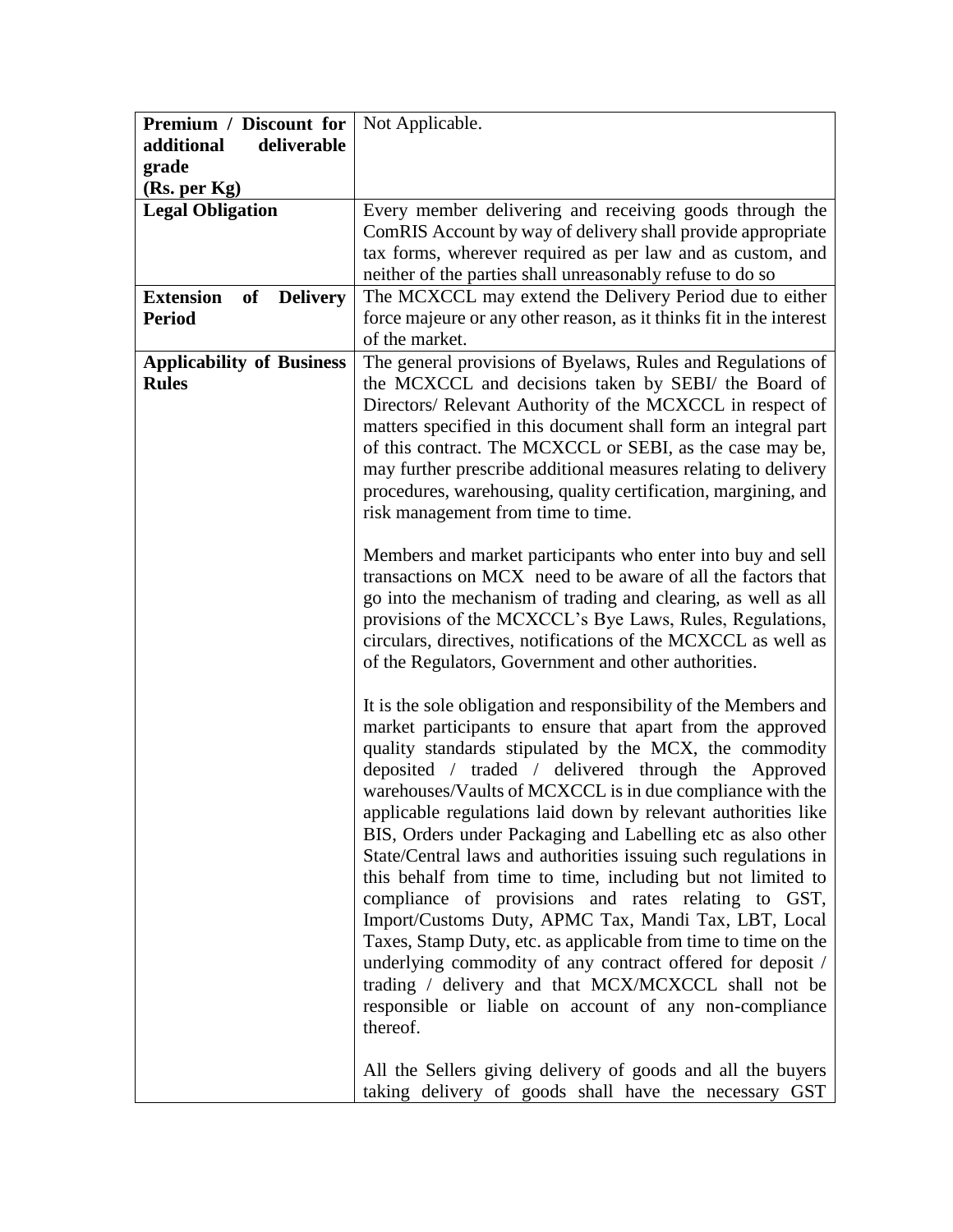| Registration as required under the Goods & Service Tax (GST)<br>Act applicable to the jurisdiction of the delivery centers and<br>obtain other necessary licenses, if any.                                                                                                                                                                                                                                                                                                                                                                                                                                                                                                                                                                                                                                                                                       |
|------------------------------------------------------------------------------------------------------------------------------------------------------------------------------------------------------------------------------------------------------------------------------------------------------------------------------------------------------------------------------------------------------------------------------------------------------------------------------------------------------------------------------------------------------------------------------------------------------------------------------------------------------------------------------------------------------------------------------------------------------------------------------------------------------------------------------------------------------------------|
| In respect of all contracts executed by the Members on MCX,<br>it shall be the responsibility of the respective members to pay<br>all applicable statutory fee, stamp duty, taxes and levies in<br>respect of all deliveries as well as futures contracts directly to<br>the concerned Central/State/Local Government Departments<br>and the MCX/MCXCCL shall not be held liable or accountable<br>or responsible on account of any non-compliance thereof.                                                                                                                                                                                                                                                                                                                                                                                                      |
| The MCXCCL is not responsible and shall not be held liable<br>or accountable or responsible for value of the goods/stock of<br>the commodities stored/lying in MCXCCL designated<br>warehouse/s, vault agency and which is fully/partially<br>confiscated / seized by any local or statutory or any other<br>authority for any reason whatsoever or for any deterioration in<br>quality of the goods stored due to above reason or which have<br>passed the Final Expiry date and continue to remain in the<br>MCXCCL accredited warehouse. The decision of the<br>MCXCCL shall be final and binding to all Members and their<br>constituents in this regard. (The interpretation or clarification<br>given by the MCXCCL on any terms of this delivery and<br>settlement procedure shall be final and binding on the<br>members and other market participants.) |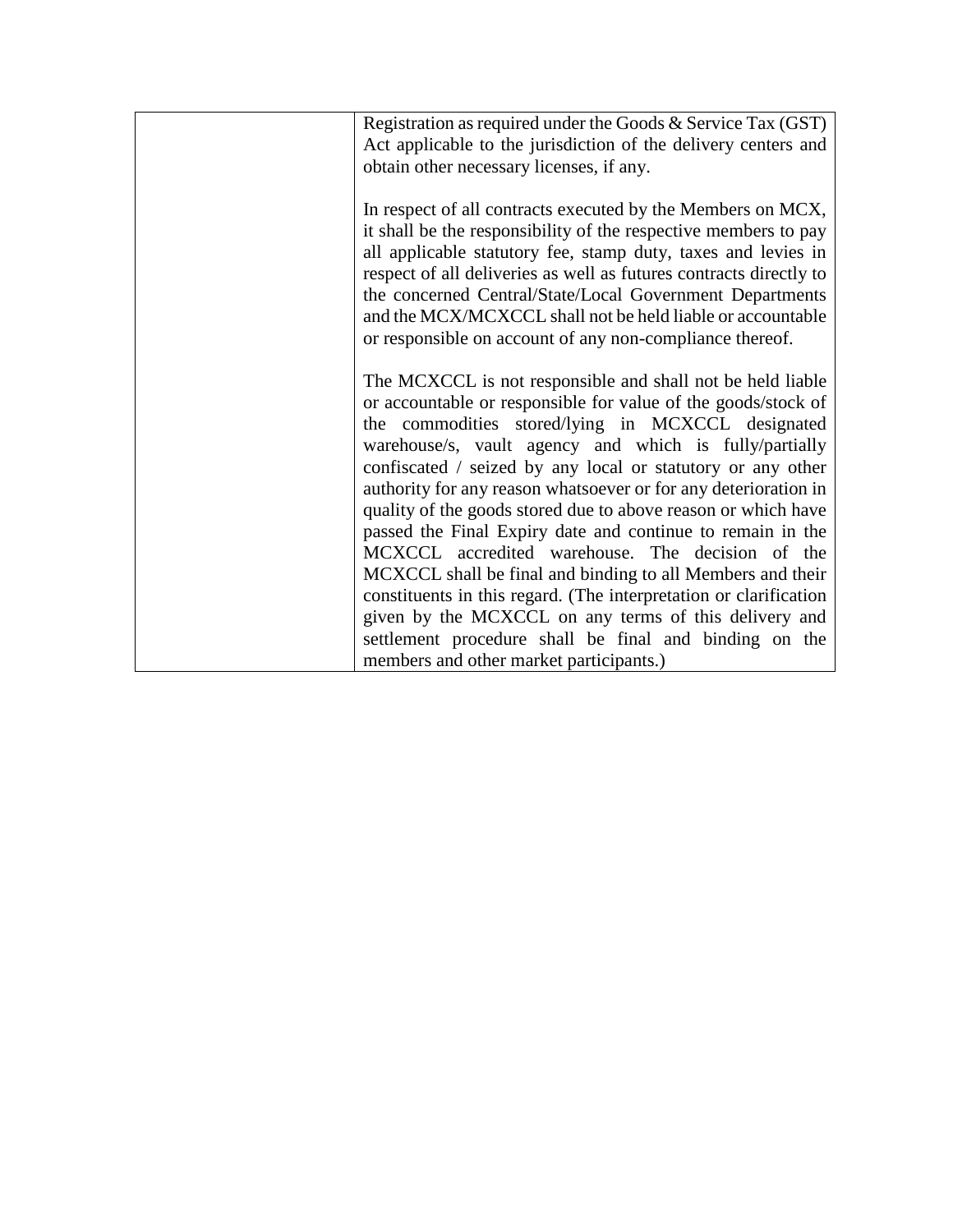## **Annexure 2**

## **Delivery and Settlement procedure for ZINC Contracts**

| <b>Delivery logic</b>                                                        | <b>Compulsory Delivery</b>                                                                                                                                                                                                                                                                                                  |
|------------------------------------------------------------------------------|-----------------------------------------------------------------------------------------------------------------------------------------------------------------------------------------------------------------------------------------------------------------------------------------------------------------------------|
| <b>Tender Period</b>                                                         | Last 5 working days of the contract Expiry and 1 <sup>st</sup> working day<br>after expiry of the contract                                                                                                                                                                                                                  |
| period<br><b>Delivery</b><br>(including delivery pay-<br>out of commodities) | 1 <sup>st</sup> working day after expiry of the contract.                                                                                                                                                                                                                                                                   |
| <b>Tender notice / Delivery</b>                                              | The seller will have to do the delivery pay-in through ComRIS                                                                                                                                                                                                                                                               |
| Pay-in                                                                       | Account by earmarking his existing valid commodity balance<br>in the ComRIS Account towards the pay-in obligation.                                                                                                                                                                                                          |
|                                                                              | All outstanding long and short positions shall be marked for<br>delivery at the expiry of the contract.                                                                                                                                                                                                                     |
| <b>Mode of communication</b>                                                 | <b>MCX</b> eXchange                                                                                                                                                                                                                                                                                                         |
| <b>Tender Period Margin</b>                                                  | 5% incremental margin for last 5 working days of the contract<br>on all outstanding positions.                                                                                                                                                                                                                              |
| <b>Delivery Period Margin</b>                                                | Delivery period margins shall be higher of:<br>$3\% + 5$ day 99% VaR of spot price volatility<br>a.<br><b>or</b><br>b. 25%                                                                                                                                                                                                  |
| <b>Tender</b><br>and<br><b>Delivery</b>                                      | Sellers are exempted from payment of all types of margins, if                                                                                                                                                                                                                                                               |
| <b>Period</b><br><b>Margin</b>                                               | goods are tendered as Early Pay In with all the documentary                                                                                                                                                                                                                                                                 |
| <b>Exemption</b>                                                             | evidences. However, MCXCCL shall continue to collect mark<br>to market margins from Sellers                                                                                                                                                                                                                                 |
| <b>Delivery allocation</b>                                                   |                                                                                                                                                                                                                                                                                                                             |
| - Date                                                                       | On the Expiry date of the contract                                                                                                                                                                                                                                                                                          |
| - Rate                                                                       | At Due Date Rate i.e Final Settlement Price                                                                                                                                                                                                                                                                                 |
| <b>Delivery</b><br>pay-in<br>of<br><b>Commodities</b>                        | E+1 working day: $11.00$ a.m. (E = expiry date)                                                                                                                                                                                                                                                                             |
| <b>Delivery</b><br>of<br>pay-out<br><b>Commodities</b>                       | $E+1$ working day : 2.00 p.m.                                                                                                                                                                                                                                                                                               |
| Pay-in of funds                                                              | $E+1$ working day : 11.00 a.m.                                                                                                                                                                                                                                                                                              |
| <b>Pay-out of funds</b>                                                      | E+1 working day : 2.00 p.m.                                                                                                                                                                                                                                                                                                 |
| <b>Provision</b><br>for<br><b>Penal</b>                                      | Seller Default:                                                                                                                                                                                                                                                                                                             |
| default<br>of Delivery<br>$\boldsymbol{\&}$                                  |                                                                                                                                                                                                                                                                                                                             |
| <b>Settlement</b>                                                            | 3% of Settlement Price + replacement cost (difference between<br>settlement price and higher of the last spot prices on the<br>commodity pay-out date and the following day, if the spot<br>price so arrived is higher than Settlement Price, else this<br>component will be zero.)<br>Norms for apportionment of penalty – |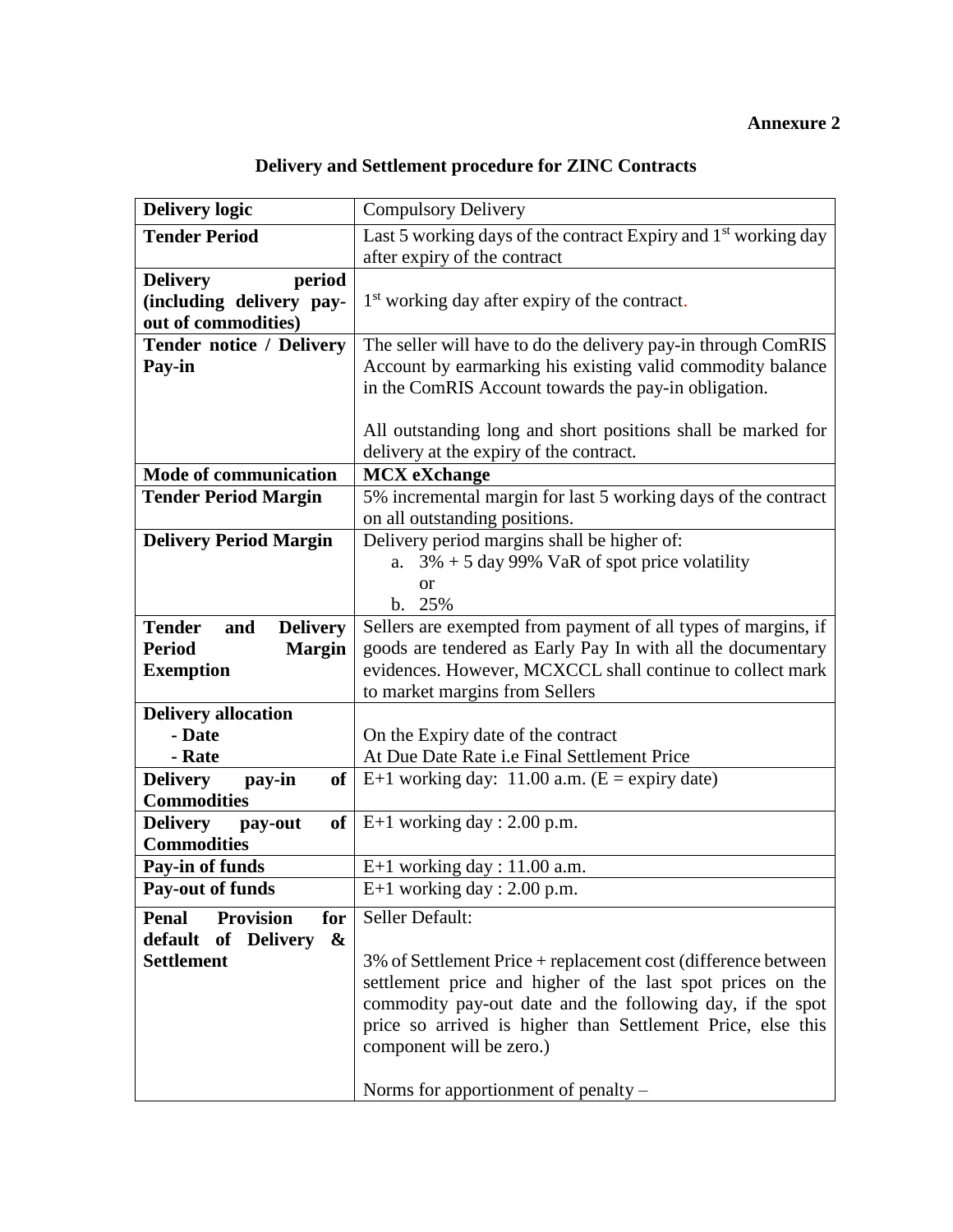|                                      | At least 1.75% of Settlement Price shall be deposited in the<br>Settlement Guarantee Fund (SGF) of the MCXCCL.<br>Up to 0.25% of Settlement Price may be retained by the<br>MCXCCL towards administration expenses.<br>1% of Settlement Price + replacement cost shall go to buyer<br>who was entitled to receive delivery.<br>Over and above the prescribed penalty, MCXCCL shall take<br>suitable penal/ disciplinary action against any intentional /<br>wilful delivery default by seller<br>Buyer default shall not be permitted |
|--------------------------------------|---------------------------------------------------------------------------------------------------------------------------------------------------------------------------------------------------------------------------------------------------------------------------------------------------------------------------------------------------------------------------------------------------------------------------------------------------------------------------------------------------------------------------------------|
| Taxes, Duties, Cess and              | At the time of delivery, the buyer has to pay GST in addition                                                                                                                                                                                                                                                                                                                                                                                                                                                                         |
| <b>Levies</b>                        | to DDR/Final Settlement Price.                                                                                                                                                                                                                                                                                                                                                                                                                                                                                                        |
| <b>Odd lot Treatment</b>             | Not Applicable                                                                                                                                                                                                                                                                                                                                                                                                                                                                                                                        |
| <b>Adjustment</b><br><sub>of</sub>   | Not Applicable                                                                                                                                                                                                                                                                                                                                                                                                                                                                                                                        |
| transportation cost                  |                                                                                                                                                                                                                                                                                                                                                                                                                                                                                                                                       |
| Warehouse,<br><b>Insurance</b>       | -Borne by the seller up to commodity pay-out date                                                                                                                                                                                                                                                                                                                                                                                                                                                                                     |
| transportation<br>and                | -Borne by the buyer after commodity pay-out date                                                                                                                                                                                                                                                                                                                                                                                                                                                                                      |
| <b>Charges</b>                       |                                                                                                                                                                                                                                                                                                                                                                                                                                                                                                                                       |
| <b>Buyer's option for lifting</b>    | Buyer will not have any option about choosing the place and<br>grade of delivery and will have to accept the delivery as per                                                                                                                                                                                                                                                                                                                                                                                                          |
| of Delivery                          | allocation made by the MCXCCL                                                                                                                                                                                                                                                                                                                                                                                                                                                                                                         |
| <b>Delivery Center</b>               | Ex-Warehouse at Thane district in Maharashtra                                                                                                                                                                                                                                                                                                                                                                                                                                                                                         |
| <b>Additional</b><br><b>Delivery</b> | None                                                                                                                                                                                                                                                                                                                                                                                                                                                                                                                                  |
| Centre (s)                           |                                                                                                                                                                                                                                                                                                                                                                                                                                                                                                                                       |
| <b>Delivery of Goods</b>             | The goods delivered through ComRIS Account should be valid                                                                                                                                                                                                                                                                                                                                                                                                                                                                            |
|                                      | as per contract specifications up to minimum 15 days after the                                                                                                                                                                                                                                                                                                                                                                                                                                                                        |
|                                      | expiry of the contract from the MCXCCL approved quality                                                                                                                                                                                                                                                                                                                                                                                                                                                                               |
|                                      | certifying agency/s.                                                                                                                                                                                                                                                                                                                                                                                                                                                                                                                  |
|                                      | Delivery once submitted cannot be withdrawn or cancelled or                                                                                                                                                                                                                                                                                                                                                                                                                                                                           |
|                                      | changed, unless so agreed by the MCXCCL. Goods tendered                                                                                                                                                                                                                                                                                                                                                                                                                                                                               |
|                                      | under delivery shall be in conformity with the contract                                                                                                                                                                                                                                                                                                                                                                                                                                                                               |
|                                      | specifications.                                                                                                                                                                                                                                                                                                                                                                                                                                                                                                                       |
| <b>Delivery Grades</b>               | The members tendering delivery will have the option of                                                                                                                                                                                                                                                                                                                                                                                                                                                                                |
|                                      | delivering such grades of goods as permitted by the MCX                                                                                                                                                                                                                                                                                                                                                                                                                                                                               |
|                                      | under the contract specifications. The buyer will not have any                                                                                                                                                                                                                                                                                                                                                                                                                                                                        |
|                                      | option to select a particular grade and the delivery offered by                                                                                                                                                                                                                                                                                                                                                                                                                                                                       |
|                                      | the seller and allocated by the MCXCCL shall be binding on<br>him                                                                                                                                                                                                                                                                                                                                                                                                                                                                     |
| Premium / Discount for               | Not Applicable                                                                                                                                                                                                                                                                                                                                                                                                                                                                                                                        |
| additional<br>deliverable            |                                                                                                                                                                                                                                                                                                                                                                                                                                                                                                                                       |
| grade                                |                                                                                                                                                                                                                                                                                                                                                                                                                                                                                                                                       |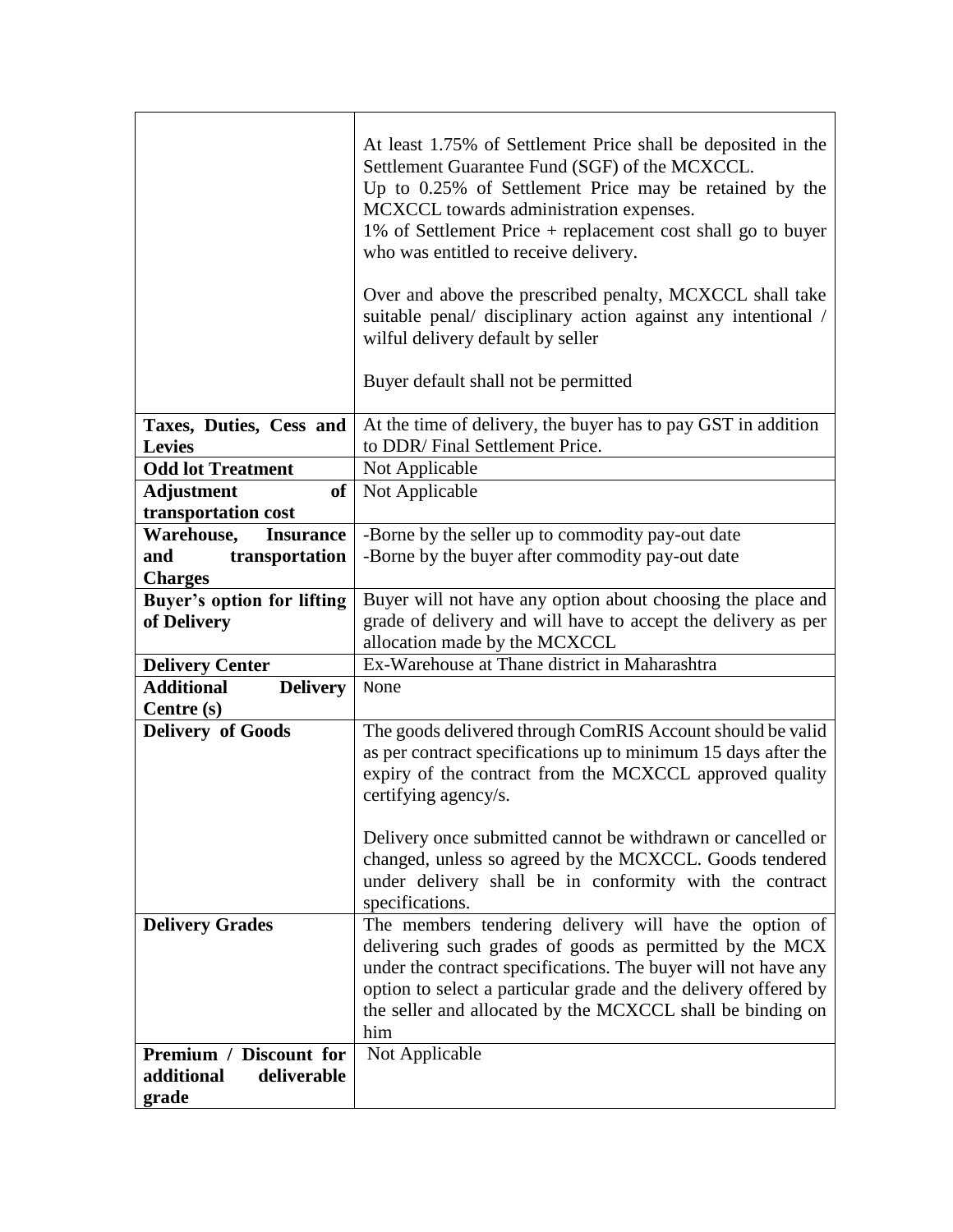| (Rs. per Kg)                                     |                                                                                                                                                                                                                                                                                                                                                                                                                                                                                                                                                                                                                                                                                                                                                                                                                                                                                                                                                          |
|--------------------------------------------------|----------------------------------------------------------------------------------------------------------------------------------------------------------------------------------------------------------------------------------------------------------------------------------------------------------------------------------------------------------------------------------------------------------------------------------------------------------------------------------------------------------------------------------------------------------------------------------------------------------------------------------------------------------------------------------------------------------------------------------------------------------------------------------------------------------------------------------------------------------------------------------------------------------------------------------------------------------|
| <b>Legal Obligation</b>                          | Every member delivering and receiving goods through<br>ComRIS Account by way of delivery shall provide appropriate<br>tax forms, wherever required as per law and as custom, and<br>neither of the parties shall unreasonably refuse to do so                                                                                                                                                                                                                                                                                                                                                                                                                                                                                                                                                                                                                                                                                                            |
| <b>Extension</b><br>of<br><b>Delivery</b>        | The MCXCCL may extend the delivery period due to either                                                                                                                                                                                                                                                                                                                                                                                                                                                                                                                                                                                                                                                                                                                                                                                                                                                                                                  |
| <b>Period</b>                                    | force majeure or any other reason, as its think fit in the interest<br>of the market.                                                                                                                                                                                                                                                                                                                                                                                                                                                                                                                                                                                                                                                                                                                                                                                                                                                                    |
| <b>Applicability of Business</b><br><b>Rules</b> | The general provisions of Byelaws, Rules and Regulations of<br>the MCXCCL and decisions taken by SEBI/ the Board of<br>Directors/ Relevant Authority of the MCXCCL in respect of<br>matters specified in this document shall form an integral part<br>of this contract. MCXCCL or SEBI, as the case may be, may<br>further prescribe additional measures relating to delivery<br>procedures, warehousing, quality certification, margining, and<br>risk management from time to time.                                                                                                                                                                                                                                                                                                                                                                                                                                                                    |
|                                                  | Members and market participants who enter into buy and sell<br>transactions on MCX need to be aware of all the factors that<br>go into the mechanism of trading and clearing, as well as all<br>provisions of MCXCCL's Bye Laws, Rules, Regulations,<br>circulars, directives, notifications of MCXCCL as well as of<br>the Regulators, Government and other authorities.                                                                                                                                                                                                                                                                                                                                                                                                                                                                                                                                                                                |
|                                                  | It is the sole obligation and responsibility of the Members and<br>market participants to ensure that apart from the approved<br>quality standards stipulated by the MCX, the commodity<br>deposited / traded / delivered through the Approved<br>warehouses/Vaults of MCXCCL is in due compliance with the<br>applicable regulations laid down by relevant authorities like<br>BIS, Orders under Packaging and Labelling etc as also other<br>State/Central laws and authorities issuing such regulations in<br>this behalf from time to time, including but not limited to<br>compliance of provisions and rates relating to GST,<br>Import/Customs Duty, APMC Tax, Mandi Tax, LBT, Local<br>Taxes, Stamp Duty, etc. as applicable from time to time on the<br>underlying commodity of any contract offered for deposit /<br>trading / delivery and that MCX/MCXCCL shall not be<br>responsible or liable on account of any non-compliance<br>thereof. |
|                                                  | All the Sellers giving delivery of goods and all the buyers<br>taking delivery of goods shall have the necessary GST<br>Registration as required under the Goods $\&$ Service Tax (GST)<br>Act applicable to the jurisdiction of the delivery centers and<br>obtain other necessary licenses, if any.                                                                                                                                                                                                                                                                                                                                                                                                                                                                                                                                                                                                                                                    |